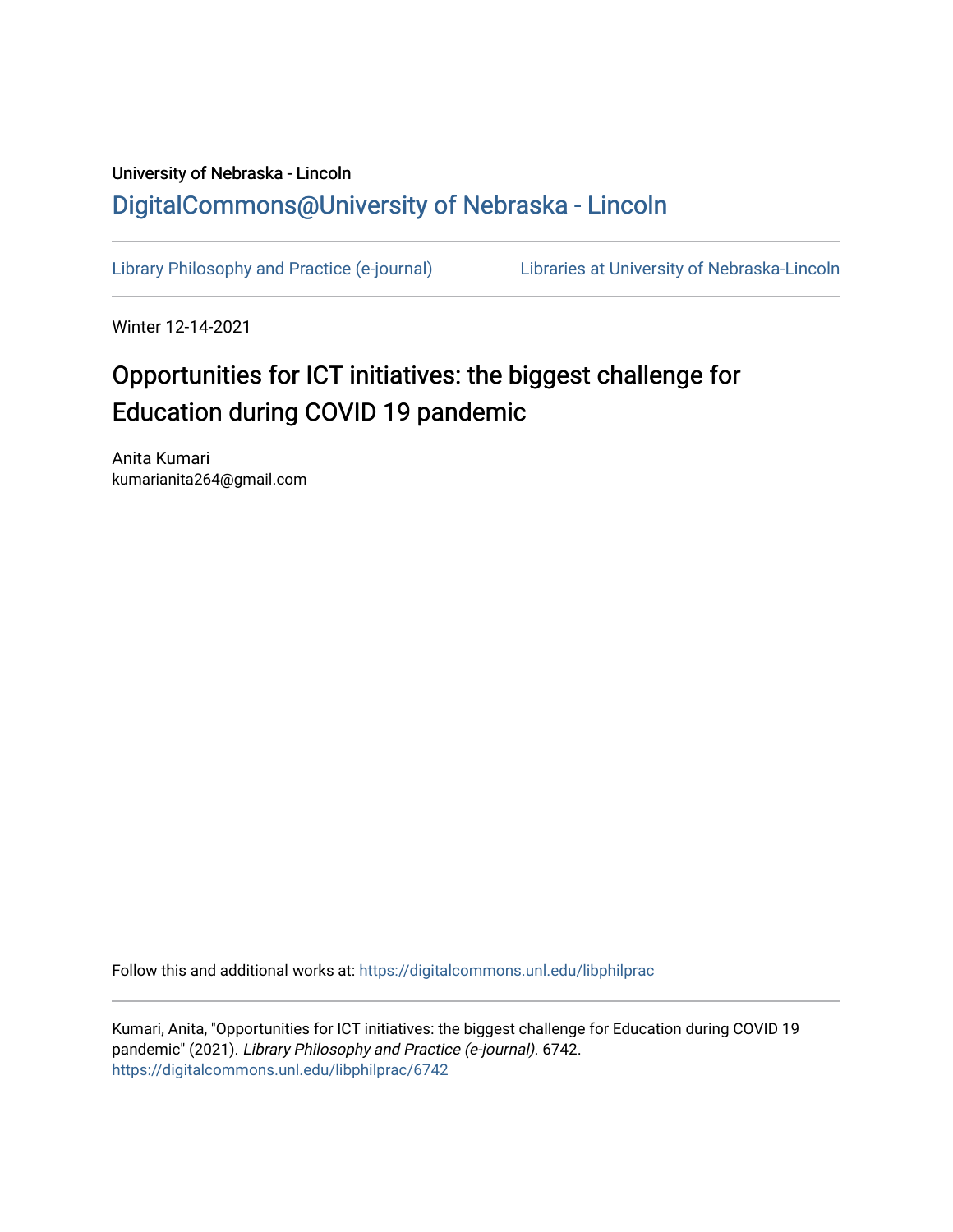## **Opportunities for ICT initiatives: the biggest challenge for Education during COVID 19 pandemic**

Anita kumari

Research Scholar

Department of Library and Information Science

Banaras Hindu University

#### **ABSTRACT**

At present, not only India but the whole world is struggling with the COVID-19 pandemic. The entire educational system from the primary level to a higher level has deteriorated during the global crisis of COVID-19 lockdown. Schools, colleges, universities, and other educational institutions around the world were closed due to COVID-19. Due to the closure of all educational institutions during the lockdown, there has been a change in the form of education. During the pandemic, many types of ICT initiatives can be seen in the field of education. During the lockdown, the e-learning platform was promoted so that everyone can get an education at home. There has been a significant increase in the use of information communication technology tools or online learning software during COVID-19. Information and Communication Technology (ICT) has to provide new ways of online learning platforms. This paper discusses the opportunities for information communication technology (ICT) tools in filling the gaps in education amid the COVID-19 pandemic and ensuring educational continuity during the lockdown. The purpose of this paper is to highlight the challenges arising in the education sector amid the COVID-19 pandemic and highlight the effectiveness of ICT in the education sector during this pandemic. This paper focuses on a variety of existing online learning platforms in this educational landscape.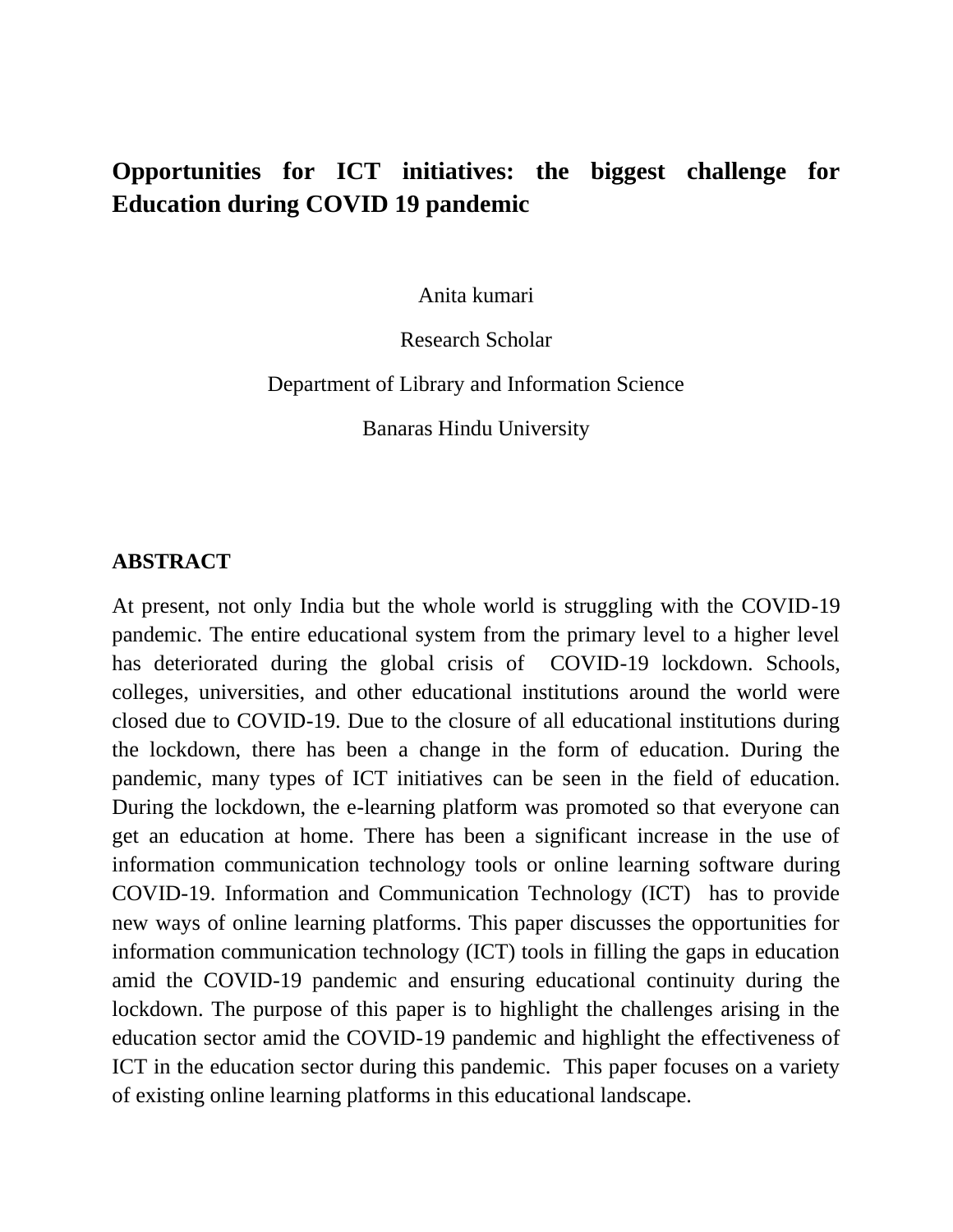#### **KEYWORD**

ICT initiatives, COVID-19, E-learning, Internet

#### **INTRODUCTION**

The COVID-19 pandemic or coronavirus pandemic is an ongoing worldwide pandemic caused by SARS-CoV-2 (severe acute respiratory syndrome coronavirus 2). This virus outbreak was first detected in the city of Wuhan, China on December 31,20 19. COVID-19 was a pandemic declared by World Health Organisation (WHO) on March 11, 2020. The first case of the COVID-19 virus was found in the Kerala state of India on 30 January 2020. In India, the first death was noticed on 12 March 2020 due to COVID-19. To control the coronavirus spread, the government of India under Prime Minister Narendra Modi announced the lockdown in India from midnight of 24 March.

The country is grappling with unprecedented severe crises and epidemics. Most of the country has imposed a full or partial lockdown to reduce the spread of the coronavirus outbreak. The COVID-19 virus has greatly damaged life, it has affected Healthcare and frontline workers, the socio-economic sector as well as education sector worldwide. It has created many challenges to continue the learning process in the education sector around the world. In countries like India, where the number of students is so high, this situation is very fragile. Its impact on education can be seen in almost every part. When the lockdown was implemented in the entire country for the prevention of covid-19 on 24 March 2020, the governments of the states started the provision of online learning. The Government of India and the governments of all the states have made many important efforts in the field of education. E-content is being made available to students through various online mediums so that there is continuity in education. Together they used all available mediums of communication to impart education. TV, DTH channels, radio broadcasts, WhatsApp, online education apps, video conferencing apps, and print media were also supported in this. UGC and other regional boards are giving course-related notes and other reading materials to the students on the apps and website. Along with school education, the field of higher education was also ready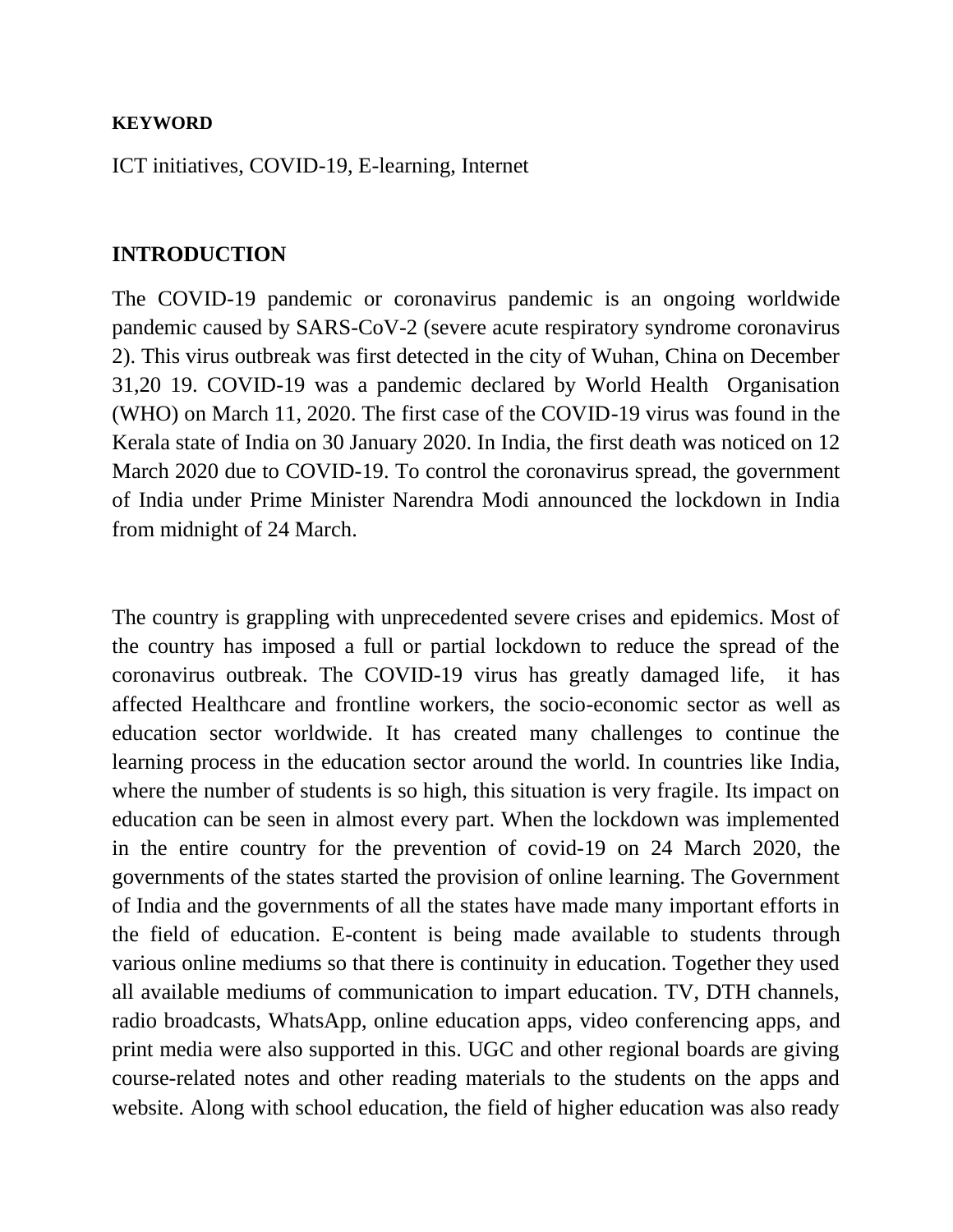to deal with this new challenge. The online medium of education has increased during the lockdown. In many countries, education online has been used for many decades, so that the course can be made available online. In contrast to this, the availability of this online education in higher educational institutions in India is very less. If the Covid-19 epidemic continues to increase in the country, then schools and higher education institutions will have to start regular online studies. Universities and educational institutions have allowed students to attend online classes at home to ensure social distance. Online education is one of the most important changes in modern history. Internet availability has increased considerably in the last decade.

### **Objective**

1. To shed light on various ICT platforms taken by the government of India during the COVID-19 pandemic.

2. To elucidate the biggest challenge for education during the lockdown.

3. To highlight the opportunities for the ICT sector in education during the pandemic.

#### **Methodology**

To accomplish the objectives of the study, In this research paper information are collected from the various authentic website, Wikipedia, books, research papers, and journals.

#### **The biggest challenge for education during lockdown**

Lockdown means lockout. Under this, all the people and students are advised to stay in their homes and the government is also strictly following the lockdown to prevent the spread of coronavirus. Many people have lost their lives due to this coronavirus and it can be avoided only by following social distancing. Therefore, every country started the lockdown to isolate infected people and prevent the virus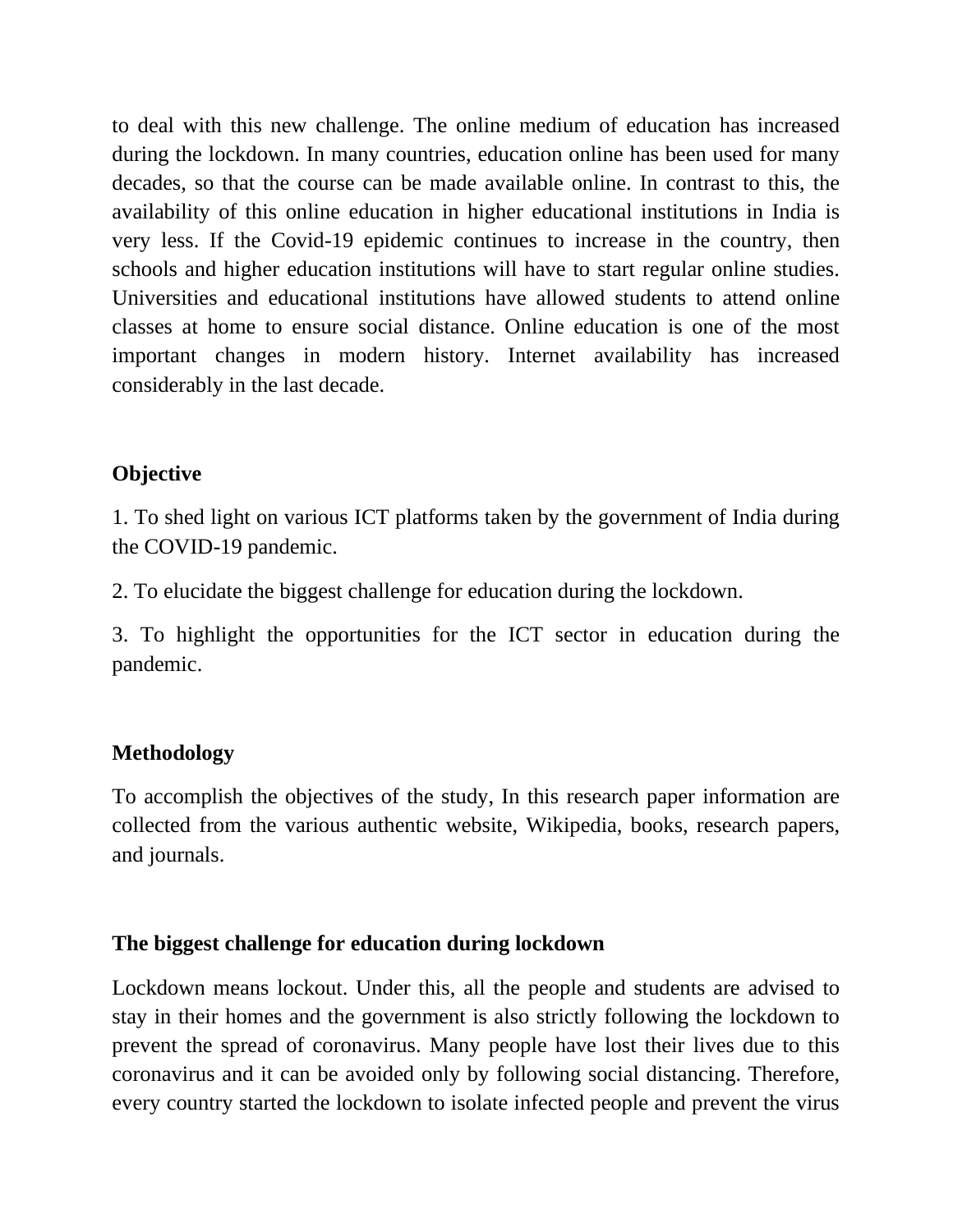from spreading to another person. This virus infection spreads from one person to another very fast, so the government of India has considered lockdown to be necessary to avoid it. It has affected every aspect of life. COVID-19 pandemic has affected education and educational systems around the world. All education sectors like schools, colleges, and universities became closed. Suspended all classes, all entrance exams in various disciplines were postponed and all examinations of schools, colleges, and universities were postponed indefinitely. across the country, 2021 board exams, recruitment exams, and university exams have been postponed due to the ongoing COVID-19 pandemic. Class 10th board exams 2021 have been canceled by most of the states, and CBSE also canceled the class 10th board exams due to the second wave of COVID-19 Pandemic. Keeping in mind the safety and health of the students, the central government also canceled the CBSE 12th board examination. The decision was taken in a high-level meeting chaired by Prime Minister Narendra Modi on 1st June 2021. Even COVID-19 has changed the nature of education from physical classroom teaching method to digital method. We can say that in the Corona pandemic, online education is the demand of the time. Online education is appropriate to maintain social distance during the pandemic. In the current era, it has not been easy to teach children. Of course, teachers are the most important base of the education system, but online education has also made the Internet an important link of education. Information and communication technology (ICT) tools have emerged as an important basis for maintaining continuity in education in lockdown. But in our country, a large population neither has a smartphone, nor computer nor internet facility, in such a situation, parents are under financial pressure so that they can provide these facilities to their children. However, students belonging to poor families or living in remote places with no mobile network were left behind in obtaining an education. The poor family was already backward from these facilities, Corona has widened this gap. The coronavirus has completely changed the traditional form of education. The traditional method of teaching or classroom teaching during lockdown has now changed to online education. Thus, COVID-19 has emerged various challenges for education sectors to continue their educational activities online during the lockdown.

#### **COVID-19: Importance and Opportunities for the ICT sector**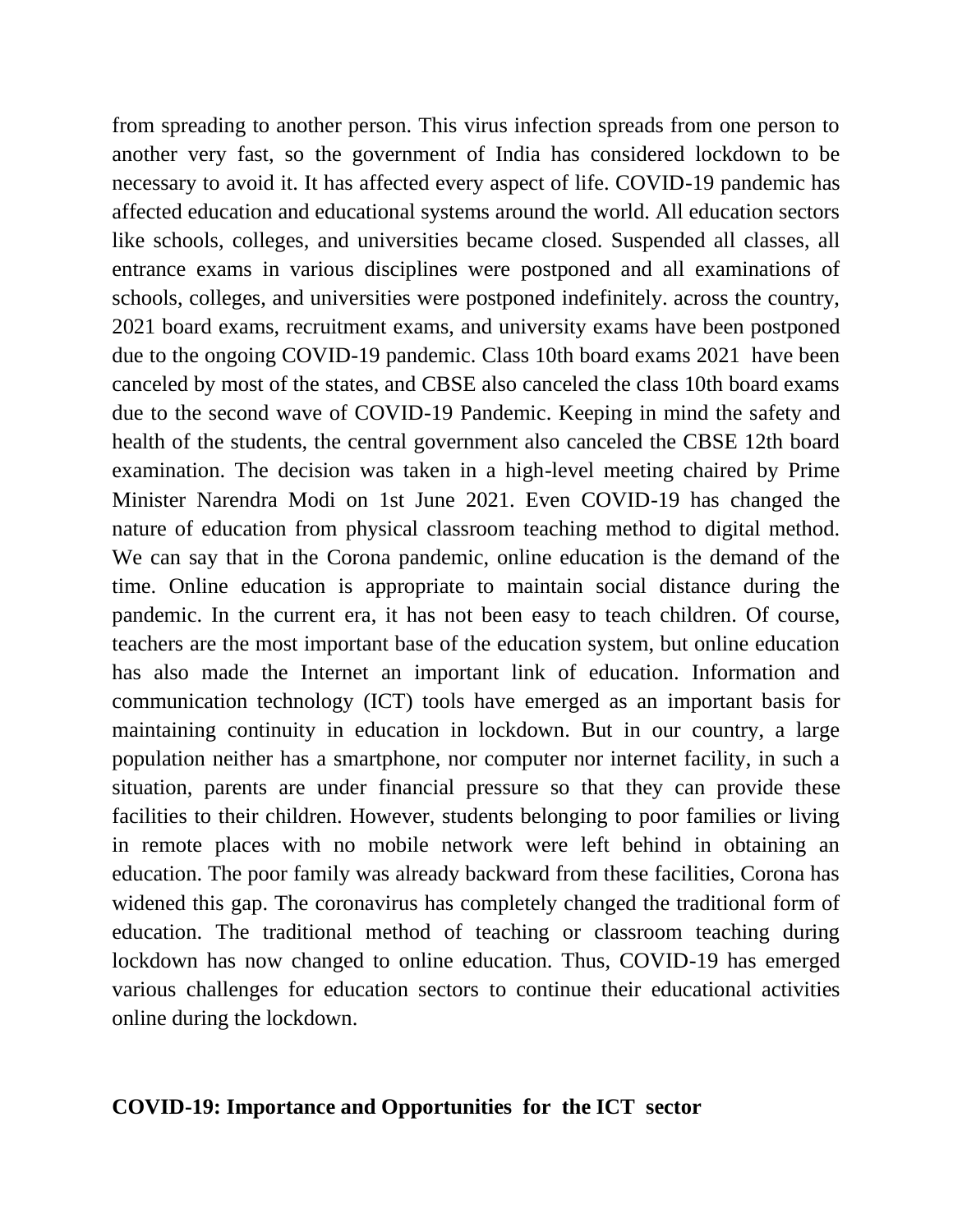Information and Communication Technology (ICT) is a broad term that encompasses all the technologies of information communication. The handling (creation, storage, and use) of information is possible only through ICT and facilitates the transmission of information through various means of communication such as radio, television, cell phones, computers. ICT devices in various fields such as health, management, and education, etc. are being used more and more to get reliable results in less time.

Through Online learning or various ICT devices, we can utilize this toughest lockdown period productively. All people Combat COVID-19 by taking preventive steps, following social distancing.

In the context of the closure of schools, colleges, and all educational institutions during lockdown, online or digital platforms have become necessary for the continued provision of education for all. After the closure of schools, colleges, all educational institutions worldwide, the utility of online education increased and it was possible only through ICT. The teachers delivered lectures to the students through live video conferencing when all the educational institutions were closed at the time of lockdown. Various types of apps were used such as zoom, google meet, Facebook, Skype, Youtube, etc. so that the teacher can communicate with the students and solve their problems. Digital technology was rapidly adopted in education during the lockdown. Teaching is becoming more interesting and easier through online education. Development of digital library and all digital resources was possible only through ICT, where students and teachers could access research material and other study material. Through information and communication technology, teachers can teach their students and teach them from home. The Internet is the highest collection of knowledge. Through ICT, it is possible to control and coordinate the day-to-day administrative activities of the educational institution easily and transparently. Without the use of adequate information and communication technology (ICT) devices, Internet, mobile networks, students cannot participate in distance education to continue their learning process. We can say that ICT is the most important tool or the best solution for solving problems arising in the field of education during the lockdown.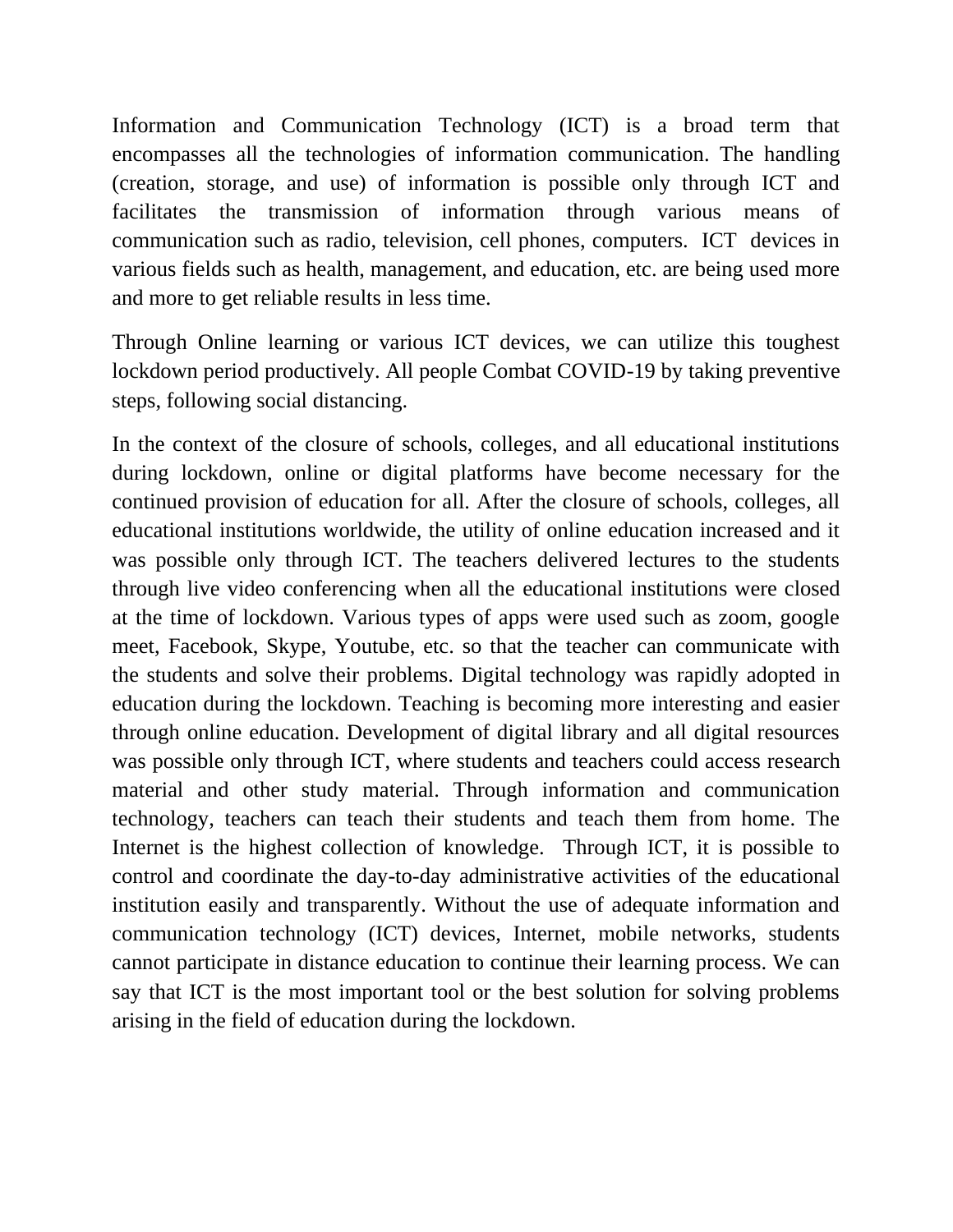### **ICT PLATFORMS: ONLINE EDUCATION FOR DIFFERENT GROUPS OF STUDENTS**

Every field in the entire country is affected by the outbreak of COVID-19 and one of the most affected areas at present is the education sector. During the COVID-19 outbreak, the ICT platforms for online education have emerged as one of the best measures or solutions to keep the educational system continue.

There are various e-learning or Digital platforms that can be accessed by students, teachers, researchers, and by other learners or educators amid the COVID-19 outbreak.

Some of these important platforms are given below.

### **Online platform for education**

**1. Byju's**: Byju's is an Indian multinational online learning platform, headquartered in Bengaluru. It was developed by Byju Raveendran and Divya Gokulnath in 2011. It has started a learning program for students from 1 to 12 and also provides educational information to the student for examinations like NEET IAS, IIT-JEE, CAT in India.

**2. National Mission on Education through ICT (NMEICT)**:- It is a major initiative of the Ministry of Human Resource (MHRD) to improve the learning outcomes and also to improve the access to quality content.

The following initiatives have been taken up under the NMEICT program like

**(A) SWAYAM**- SWAYAM stands for "Study webs of Active-learning for Young Aspiring Minds" is an Indian MOOCs platform. It is launched by the Ministry of education Government of India under Digital India. This platform has been designed to give quality education to school students, undergraduate and also postgraduate students in India.

**(B) DIKSHA**- This platform is an initiative taken by the Ministry of Education to impart advanced digital learning for teachers from 1 to 12 classes. DIKSHA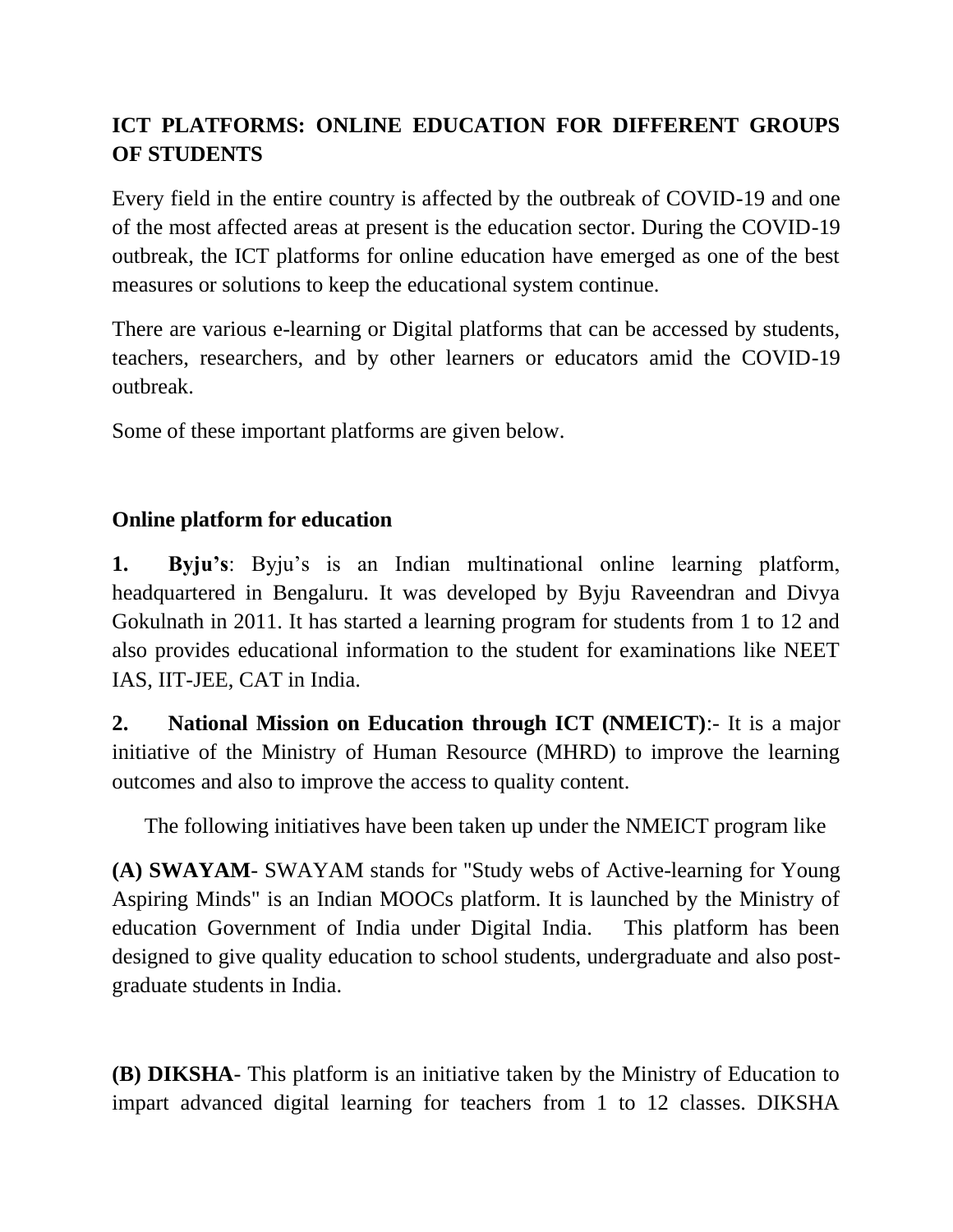platform is mainly designed for teacher education but is also available for students who want to connect to the teacher's community.

**3. E-pathshala**:- E-Pathshala is a joint initiative by the Ministry of Education and the National Council of Educational Research and Training (NCERT). It has been developed for students, teachers, parents, researchers, and educators to disseminating textbooks, audio, video, periodicals, print, and non-print materials.

**4. National Repository of Open Educational Resources**:- NROER is an Initiative of the Department of School Education and Literacy, Ministry of Human Resource Development, Government of India, and developed by the Central Institute of Educational Technology, National Council of Educational Research and Training.NROER hosts a wide range of educational materials covering many subjects. Educational materials are available in various formats such as audio, video, documents, image, etc.

**5. Swayam Prabha**:- SWAYAM PRABHA is an initiative of the Ministry of Human Resource Development (MHRD) through 32 DTH channels available 24x7 for the students. Through this medium class 1 to 12, UG and PG level students can participate in interactive learning.

**6**. **National Digital Library of India**:- The National Digital library of India (NDLI) is a national project which is an initiative of the Ministry of human resource development, The Government of India, and developed by the Indian Institute of Technology, Kharagpur. it is metadata from several national and international digital libraries and provide educational material including books, articles, videos, audiobooks, lectures, and all other reading material to all types of users like students, teachers, researchers, librarian, professionals, etc.

**7. Virtual Labs**:- this project covers various disciplines of science and engineering at all levels, students, from undergraduate to Ph.D. to provide remote access to Laboratories. Virtual Labs is an initiative of the Ministry of Human Resource Development, Government of India, under the National Mission on Education through Information and Communication Technology (ICT).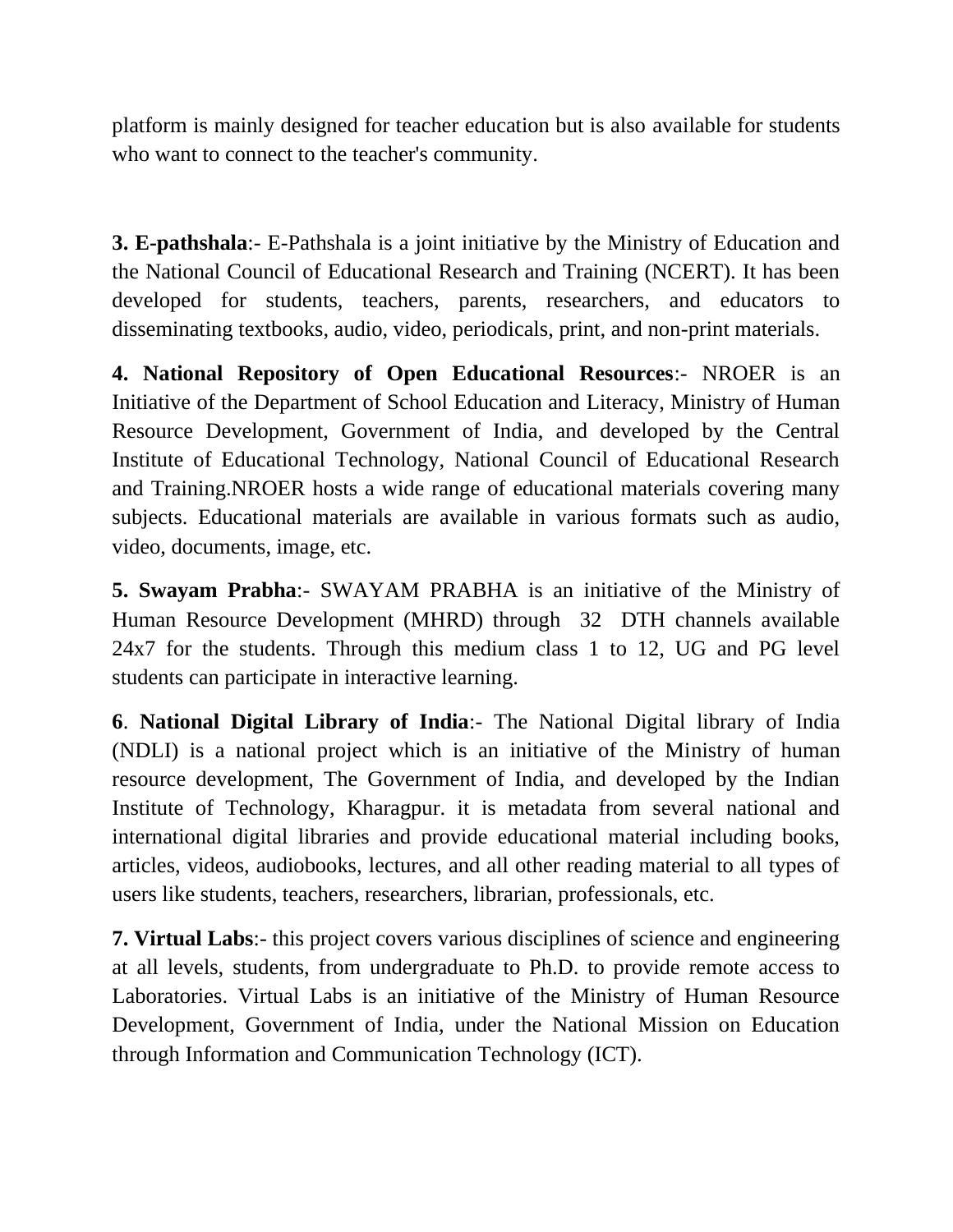Apps for Online Meeting: Nowadays, many apps are used to maintain online education, online meeting, and also to maintain communication between teachers and students during lockdown such as Google Meet, Zoom, Microsoft Team, Cisco WebEx, Skype, etc. Various online meeting apps are designed for educational purposes. Some of these important apps are given below.

• **Google Meet**- Google Meet is an Audio - Video communication service developed by Google. Google Meet is a two-way and multi-way Audio- Video real-time meeting. We can connect, collaborate and celebrate from anywhere and join high-quality video meetings with Google Meet.

• **Zoom app**- A zoom is an essential tool for audio-video conferencing. With the Zoom app, teachers can virtually interact with their students- either by video or audio-only, or both. We can live chat during the video conference and can also record those sessions for later viewing.

• **Microsoft Team**- Microsoft Team is a communication platform designed by Microsoft. It helps the teachers in audio conferencing and video conferencing. . we can employ Microsoft teams for online learning using your desktop, laptop, tablet, and mobile devices. Through Microsoft Teams, the teachers can virtually interact with their students, conduct classes, and share study material.

• **Cisco WebEx**- Cisco WebEx is an important virtual learning platform. Schools and higher education faculty and students can communicate with each other through Cisco WebEx. Through WebEx, teachers can conduct a live online class. Students can join WebEx Meetings from any device such as mobile, tablet, desktop, and laptop.

### **Conclusion**

Like other areas, the education sector was also affected due to COVID- 19 because all schools, colleges, universities, and other educational institutions were closed due to the lockdown. In such a difficult time, information and communication technology has become a basic necessity not only in education but also in every field. ICT is an important tool for development in education and to enhance its quality. When the world collapsed with the corona epidemic, the world of ICT opened new doors of opportunity in the field of education, so that we are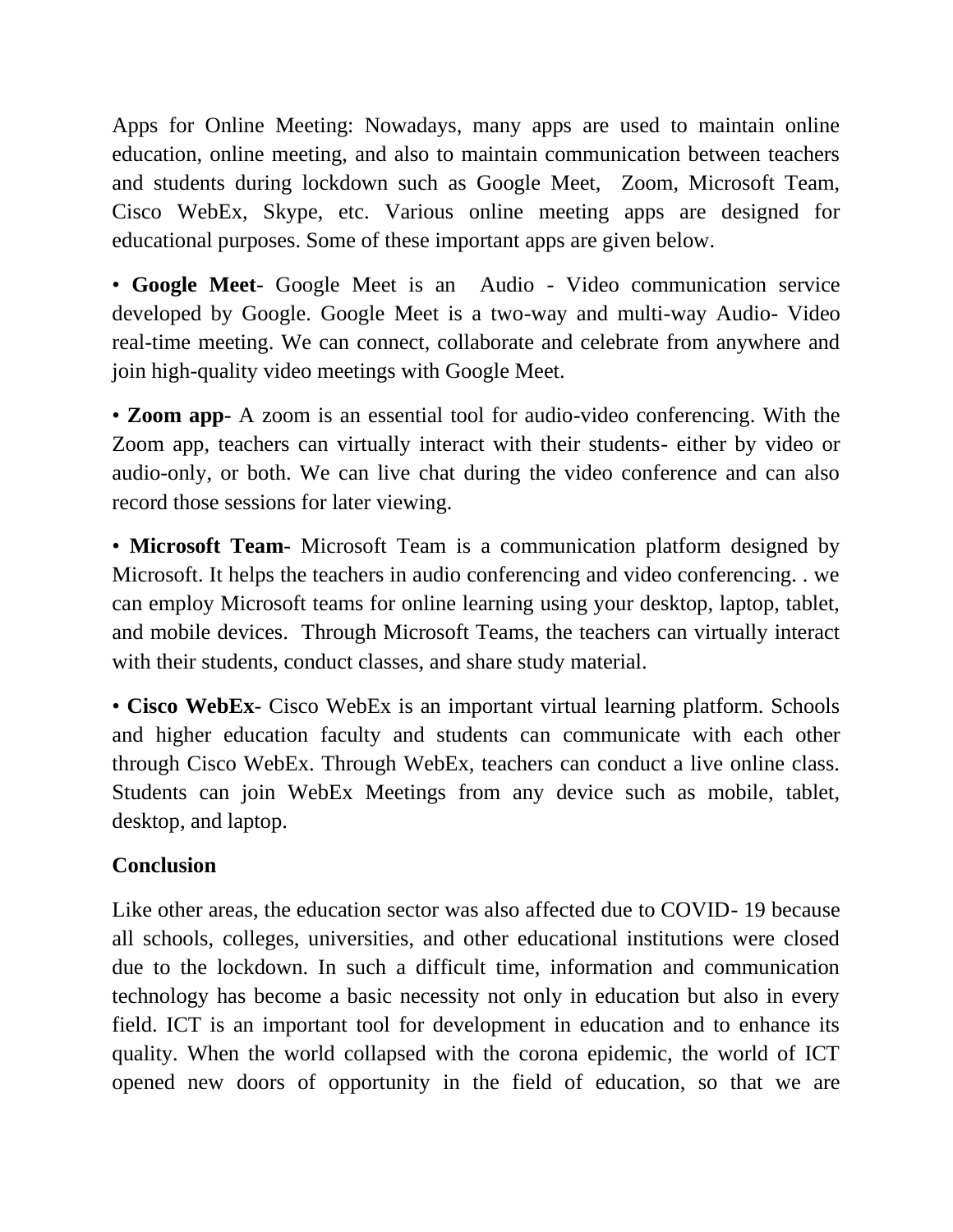successful in getting education sitting at home. With the help of ICT, we connect through computers and other devices. In such difficult times, education was possible only through technological innovations. These ICT devices made sure the platforms to access various educational resources to continue their learning virtually. The availability of various digital learning platforms and e-resources during the pandemic provided many opportunities to solve the problem arising in the field of education.

### **References :**

Schleicher, Andreas. "The impact of COVID-19 on Education: Insights from Education at a Glance 2020". OEC https://www.oecd.org/education/the-impact-ofcovid-19-on-education-insights-education-at-a-glance-2020.pdf

"Remote Learning Initiatives Across India". Department of School Education & Literacy Ministry of Human Resources Development Government of India; June 2020https://www.education.gov.in/sites/upload\_files/mhrd/files/India\_Report\_Digi tal\_Education\_0.pdf

S.Y.Vaishampayan, P.D.Mali, Niraliprakashan(2008), Information,Communication Technology, and Instructional Systems.

Ranjan, Abhishek. "ICT in schools: A ray of hope in Covid-19 darkness". The Daily Guardian; August 21, 2020.https://thedailyguardian.com/ict-in-schools-aray-of-hope-in-covid-19-darkness/

Herold, B. (2017) Technology in Education: An Overview. http://www.edweek.org/ew/issues/technology-in-education/

Sankar, Apurva. "Education in Times of COVID: How Students, Teachers & Parents are dealing with the Pandemic" The Bastion; April 29, 2020.https://thebastion.co.in/politics-and/education-in-times-of-covidhowstudents-teachers-and-parents-a